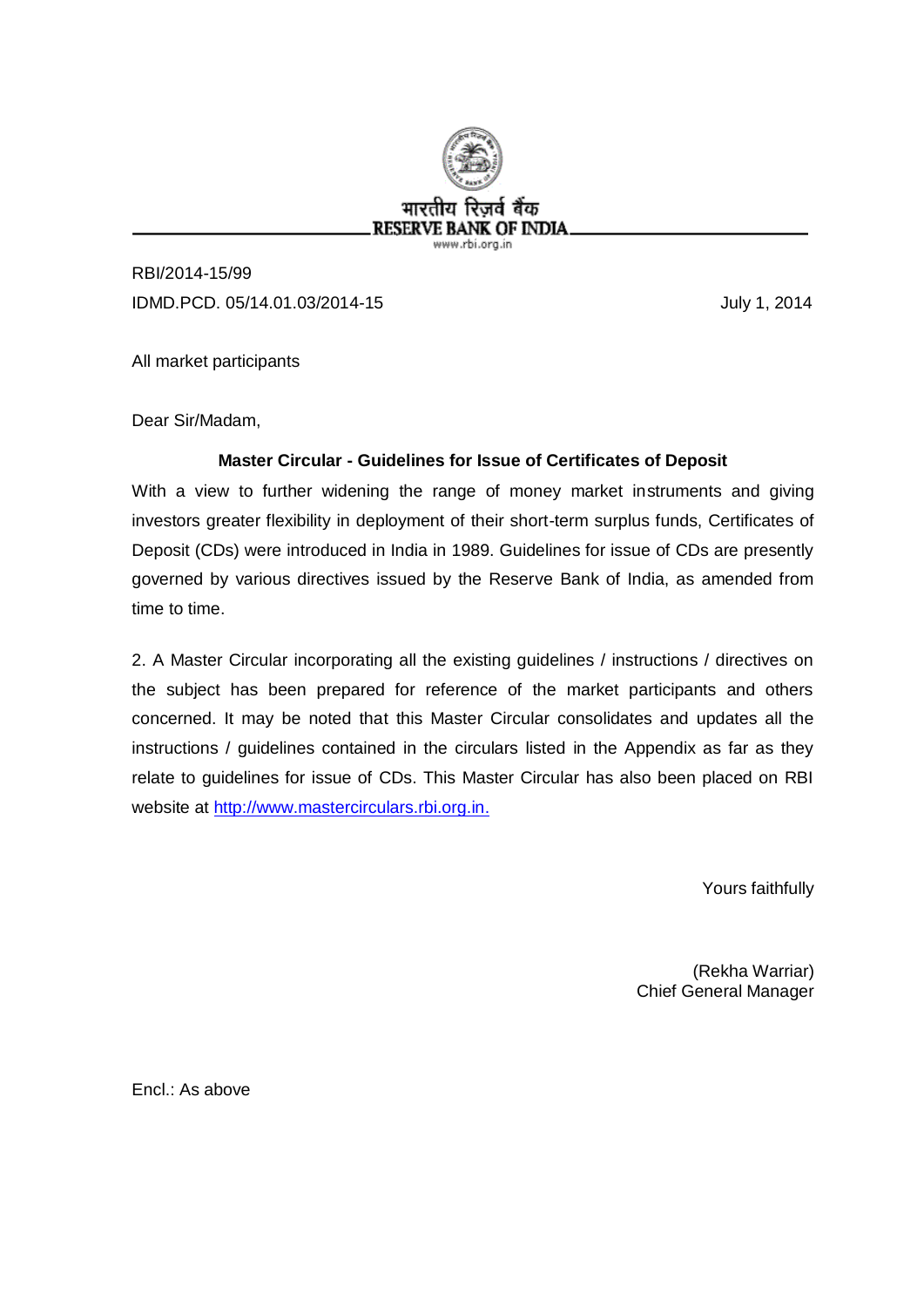| <b>Table of Content</b> |                                                        |                |  |
|-------------------------|--------------------------------------------------------|----------------|--|
| SI. No.                 | <b>Topic</b>                                           | Page No.       |  |
| 1                       | Introduction                                           |                |  |
| $\overline{2}$          | Eligibility                                            |                |  |
| 3                       | Aggregate Amount                                       |                |  |
| 4                       | Minimum Size of Issue and Denominations                |                |  |
| 5                       | Investors                                              |                |  |
| 6                       | Maturity                                               |                |  |
| 7                       | Discount/Coupon Rate                                   | $\overline{2}$ |  |
| 8                       | <b>Reserve Requirements</b>                            | $\overline{2}$ |  |
| 9                       | Transferability                                        | $\overline{2}$ |  |
| 10                      | Trades in CDs                                          | $\overline{2}$ |  |
| 11                      | <b>Settlement</b>                                      | $\overline{2}$ |  |
| 12                      | Loans / Buy-backs                                      | $\overline{2}$ |  |
| 13                      | Format of CDs                                          | $\overline{2}$ |  |
| 14                      | <b>Security Aspect</b>                                 | 3              |  |
| 15                      | <b>Payment of Certificate</b>                          | $\overline{3}$ |  |
| 16                      | <b>Issue of Duplicate Certificates</b>                 | 3              |  |
| 17                      | Accounting                                             | $\overline{4}$ |  |
| 18                      | <b>Standardised Market Practices and Documentation</b> | 4              |  |
| 19                      | Reporting                                              | 4              |  |
|                         | Annexes                                                |                |  |
|                         | I. Format of CDs                                       | 5              |  |
|                         | II. Definitions                                        | 6              |  |
|                         | Appendix: List of Circulars Consolidated               | 7              |  |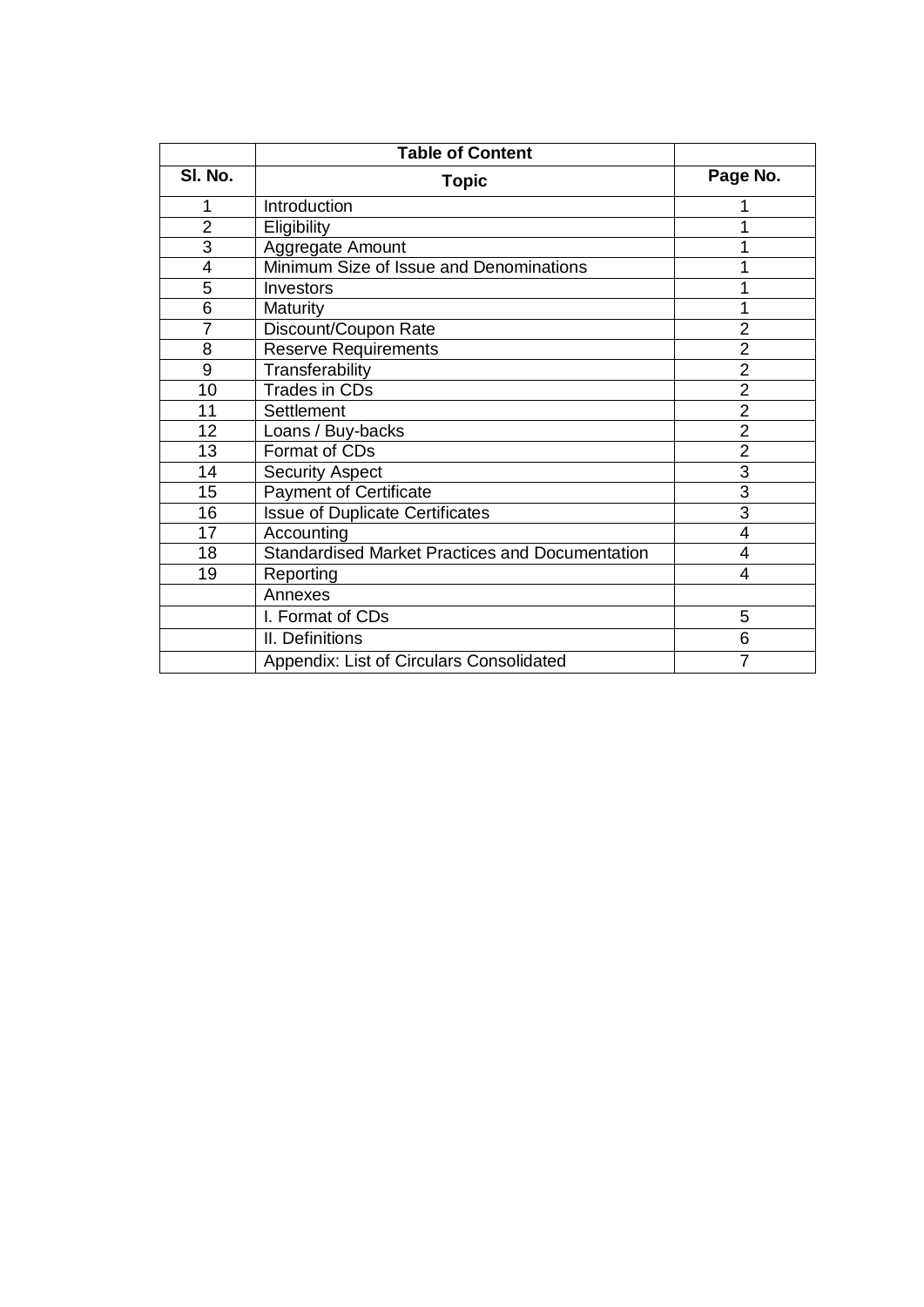## **1**. **Introduction**

Certificate of Deposit (CD) is a negotiable money market instrument and issued in dematerialised form or as a Usance Promissory Note against funds deposited at a bank or other eligible financial institution for a specified time period. Guidelines for issue of CDs are presently governed by various directives / guidelines issued by the Reserve Bank of India (RBI), as amended from time to time. The guidelines for issue of CDs, incorporating all the amendments issued till date, are given below for ready reference.

# **2. Eligibility**

CDs can be issued by (i) scheduled commercial banks {excluding Regional Rural Banks and Local Area Banks}; and (ii) select All-India Financial Institutions (FIs) that have been permitted by RBI to raise short-term resources within the umbrella limit fixed by RBI.

# **3. Aggregate Amount**

3.1 Banks have the freedom to issue CDs depending on their funding requirements.

3.2 An FI can issue CDs within the overall umbrella limit prescribed in the Master Circular on Resource Raising Norms for FIs, issued by DBOD and updated from time-to-time.

## **4. Minimum Size of Issue and Denominations**

Minimum amount of a CD should be Rs.1 lakh, i.e., the minimum deposit that could be accepted from a single subscriber should not be less than Rs.1 lakh, and in multiples of Rs. 1 lakh thereafter.

## **5. Investors**

CDs can be issued to individuals, corporations, companies (including banks and PDs), trusts, funds, associations, etc. Non-Resident Indians (NRIs) may also subscribe to CDs, but only on non-repatriable basis, which should be clearly stated on the Certificate. Such CDs cannot be endorsed to another NRI in the secondary market.

## **6. Maturity**

6.1 The maturity period of CDs issued by banks should not be less than 7 days and not more than one year, from the date of issue.

6.2 FIs can issue CDs for a period not less than 1 year and not exceeding 3 years from the date of issue.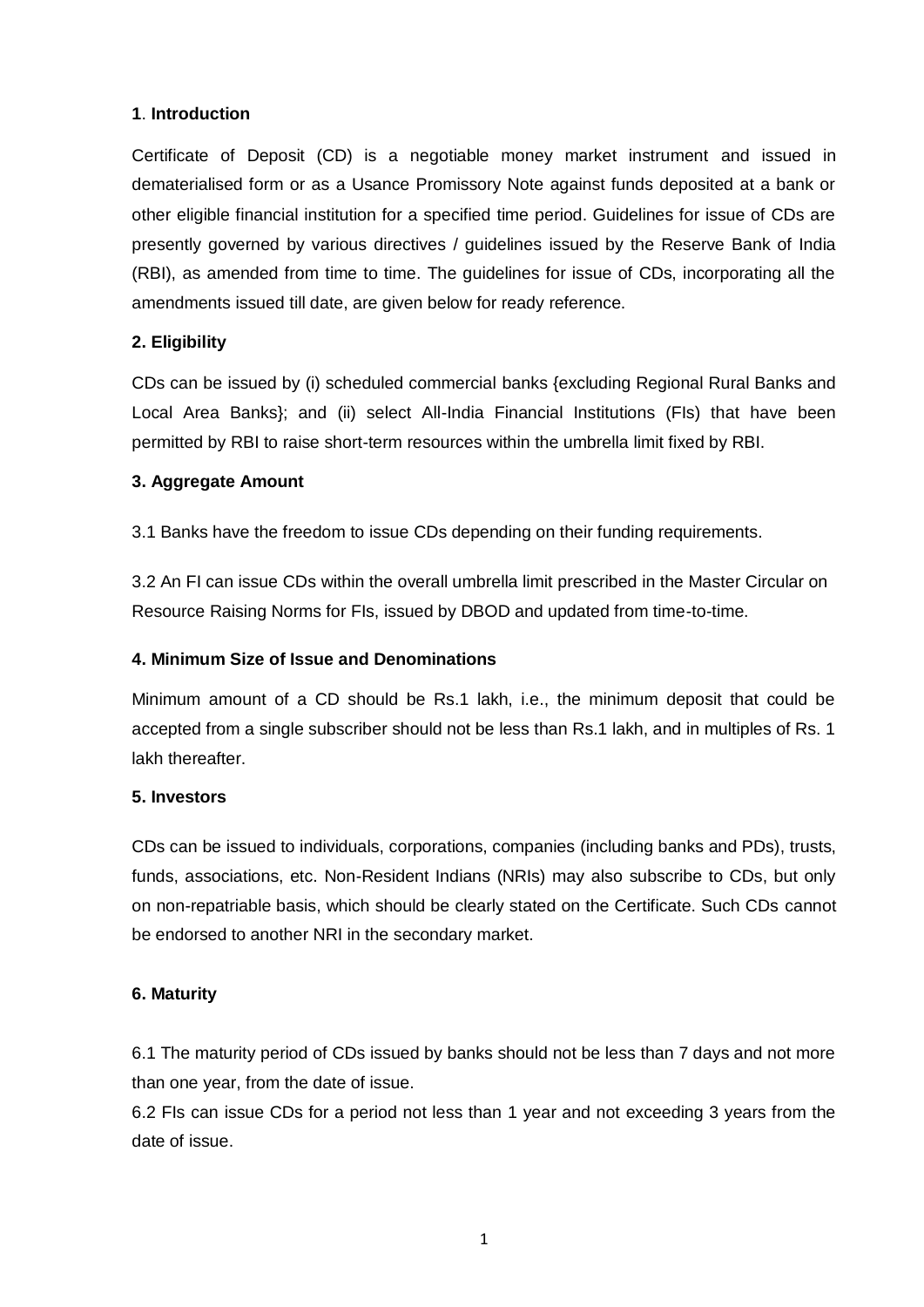## **7. Discount / Coupon Rate**

CDs may be issued at a discount on face value. Banks / FIs are also allowed to issue CDs on floating rate basis provided the methodology of compiling the floating rate is objective, transparent and market-based. The issuing bank / FI is free to determine the discount / coupon rate. The interest rate on floating rate CDs would have to be reset periodically in accordance with a pre-determined formula that indicates the spread over a transparent benchmark. The investor should be clearly informed of the same.

## **8. Reserve Requirements**

Banks have to maintain appropriate reserve requirements, i.e., cash reserve ratio (CRR) and statutory liquidity ratio (SLR), on the issue price of the CDs.

## **9. Transferability**

CDs in physical form are freely transferable by endorsement and delivery. CDs in demat form can be transferred as per the procedure applicable to other demat securities. There is no lock-in period for the CDs.

## **10. Trades in CDs**

All OTC trades in CDs shall be reported within 15 minutes of the trade on the reporting platform of Clearcorp Dealing Systems (India) Ltd. (CDSIL).

## **11. Settlement**

All OTC trades in CDs shall necessarily be cleared and settled under DVP I mechanism through the authorised clearing houses {National Securities Clearing Corporation Limited (NSCCL), Indian Clearing Corporation Limited (ICCL) and MCX Stock Exchange Clearing Corporation Limited (CCL)} of the stock exchanges.

## **12. Loans / Buy-backs**

Banks / FIs cannot grant loans against CDs. Furthermore, they cannot buy-back their own CDs before maturity. However, the RBI may relax these restrictions for temporary periods through a separate notification.

# **13. Format of CDs**

Banks / FIs should issue CDs only in dematerialised form. However, according to the Depositories Act, 1996, investors have the option to seek certificate in physical form.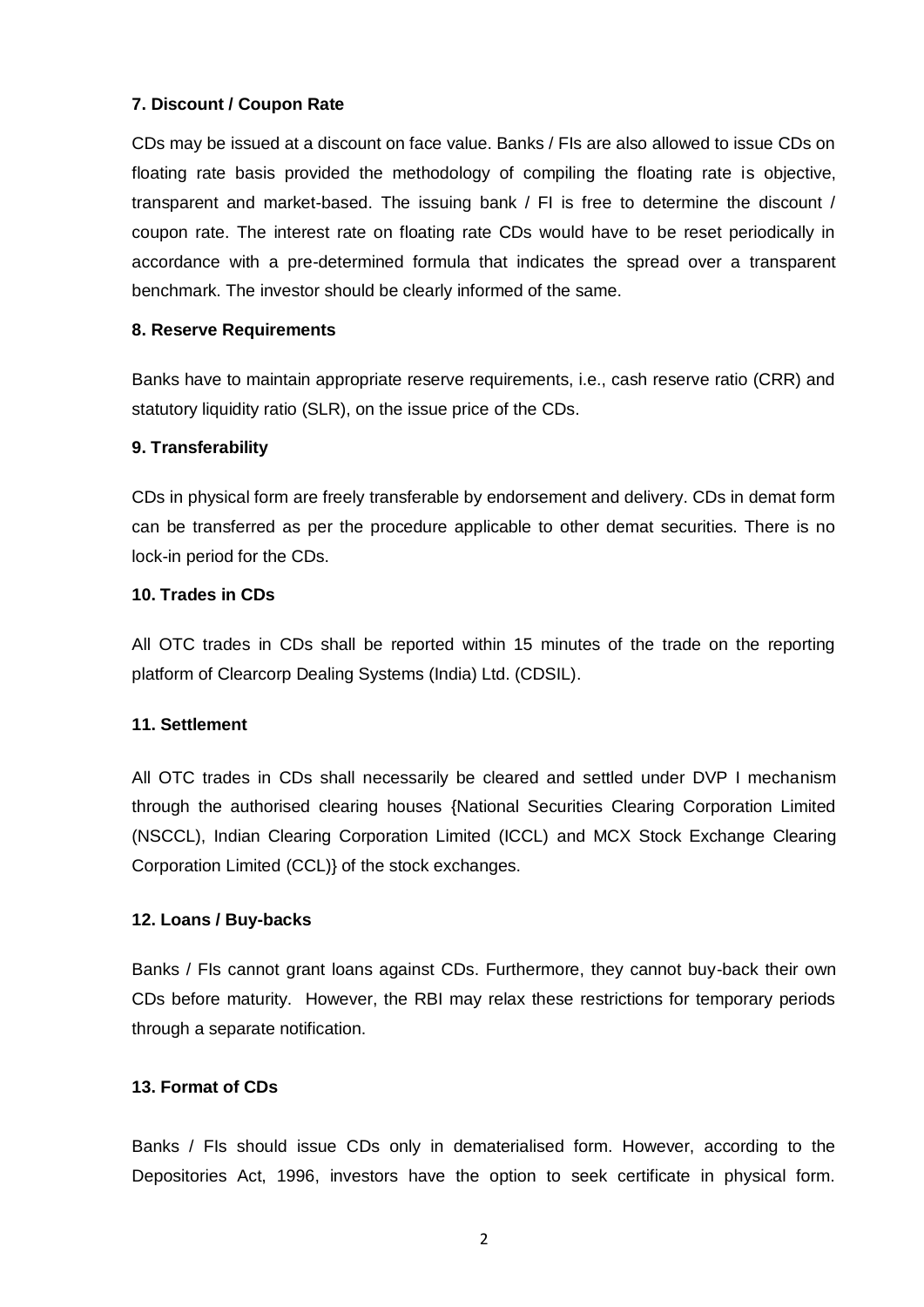Accordingly, if an investor insists on physical certificate, the bank / FI may inform the Principal Chief General Manager, Financial Markets Department, Reserve Bank of India, Central Office, Fort, Mumbai - 400 001 about such instances separately. Further, issuance of CDs will attract stamp duty. A format (**Annex I**) is enclosed for adoption by banks / FIs. There will be no grace period for repayment of CDs. If the maturity date happens to be a holiday, the issuing bank/FI should make payment on the immediate preceding working day. Banks / FIs, therefore, should fix the period of deposit in such a manner that the maturity date does not coincide with a holiday to avoid loss of discount / interest rate.

#### **14. Security Aspect**

Since CDs in physical form are freely transferable by endorsement and delivery, it will be necessary for banks/FIs to see that the certificates are printed on good quality security paper and necessary precautions are taken to guard against tampering with the document. They should be signed by two or more authorised signatories.

#### **15. Payment of Certificate**

15.1 Since CDs are transferable, the physical certificates may be presented for payment by the last holder. The question of liability on account of any defect in the chain of endorsements may arise. It is, therefore, desirable that banks take necessary precautions and make payment only by a crossed cheque. Those who deal in these CDs may also be suitably cautioned.

15.2 The holders of dematted CDs will approach their respective depository participants (DPs) and give transfer / delivery instructions to transfer the security represented by the specific International Securities Identification Number (ISIN) to the 'CD Redemption Account' maintained by the issuer. The holders should also communicate to the issuer by a letter / fax enclosing the copy of the delivery instruction they had given to their respective DP and intimate the place at which the payment is requested to facilitate prompt payment. Upon receipt of the demat credit of CDs in the "CD Redemption Account", the issuer, on maturity date, would arrange to repay to holders / transferors by way of Banker's cheque / high value cheque, etc.

## **16. Issue of Duplicate Certificates**

16.1 In case of loss of physical certificates, duplicate certificates can be issued after compliance with the following:

- a. Notice is required to be given in at least one local newspaper;
- b. Lapse of a reasonable period (say 15 days) from the date of the notice in the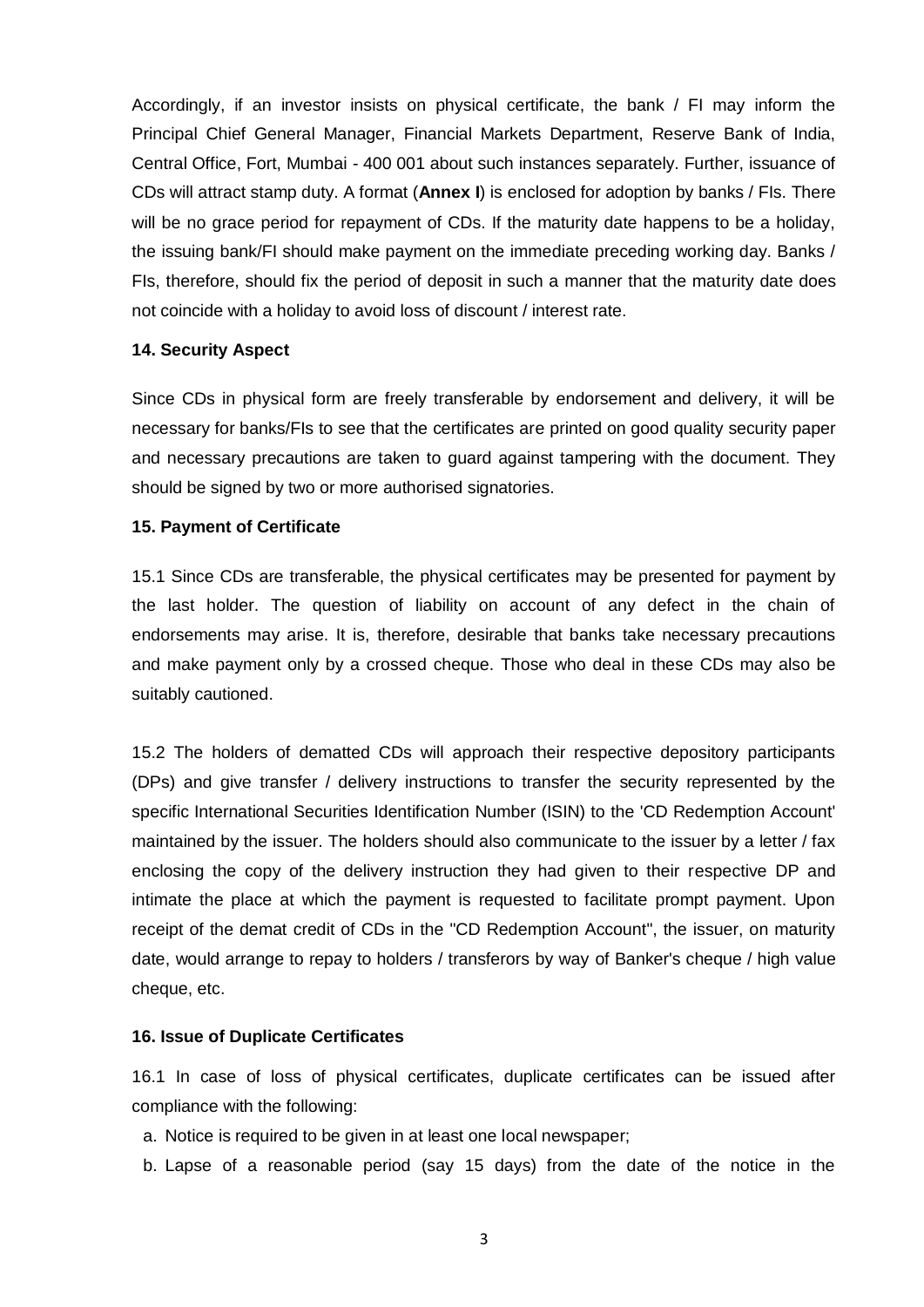newspaper; and

c. Execution of an indemnity bond by the investor to the satisfaction of the issuer of CDs.

16.2 The duplicate certificate should be issued only in physical form. No fresh stamping is required as a duplicate certificate is issued against the original lost CD. The duplicate CD should clearly state that the CD is a Duplicate one stating the original value date, due date, and the date of issue (as "Duplicate issued on \_\_\_\_\_\_\_\_\_").

#### **17. Accounting**

Banks / FIs may account the issue price under the Head "CDs issued" and show it under deposits. Accounting entries towards discount will be made as in the case of "Cash Certificates". Banks / FIs should maintain a register of CDs issued with complete particulars.

#### **18. Standardised Market Practices and Documentation**

Fixed Income Money Market and Derivatives Association of India (FIMMDA) may prescribe, in consultation with the RBI, for operational flexibility and smooth functioning of the CD market, any standardised procedure and documentation that are to be followed by the participants, in consonance with the international best practices. Banks / FIs may refer to the detailed guidelines issued by FIMMDA in this regard on June 20, 2002 and as amended from time to time [\(http://fimmda.org\)](http://fimmda.org/).

#### **19. Reporting**

19.1 Banks should include the amount of CDs in the fortnightly return under Section 42 of the RBI Act, 1934 and also separately indicate the amount so included by way of a footnote in the return.

19.2 Further, banks / FIs should report the data on issuance of CDs on the web-based module under the Online Returns Filing System (ORFS) within 10 days from the end of the fortnight to which it pertains.

\*\*\*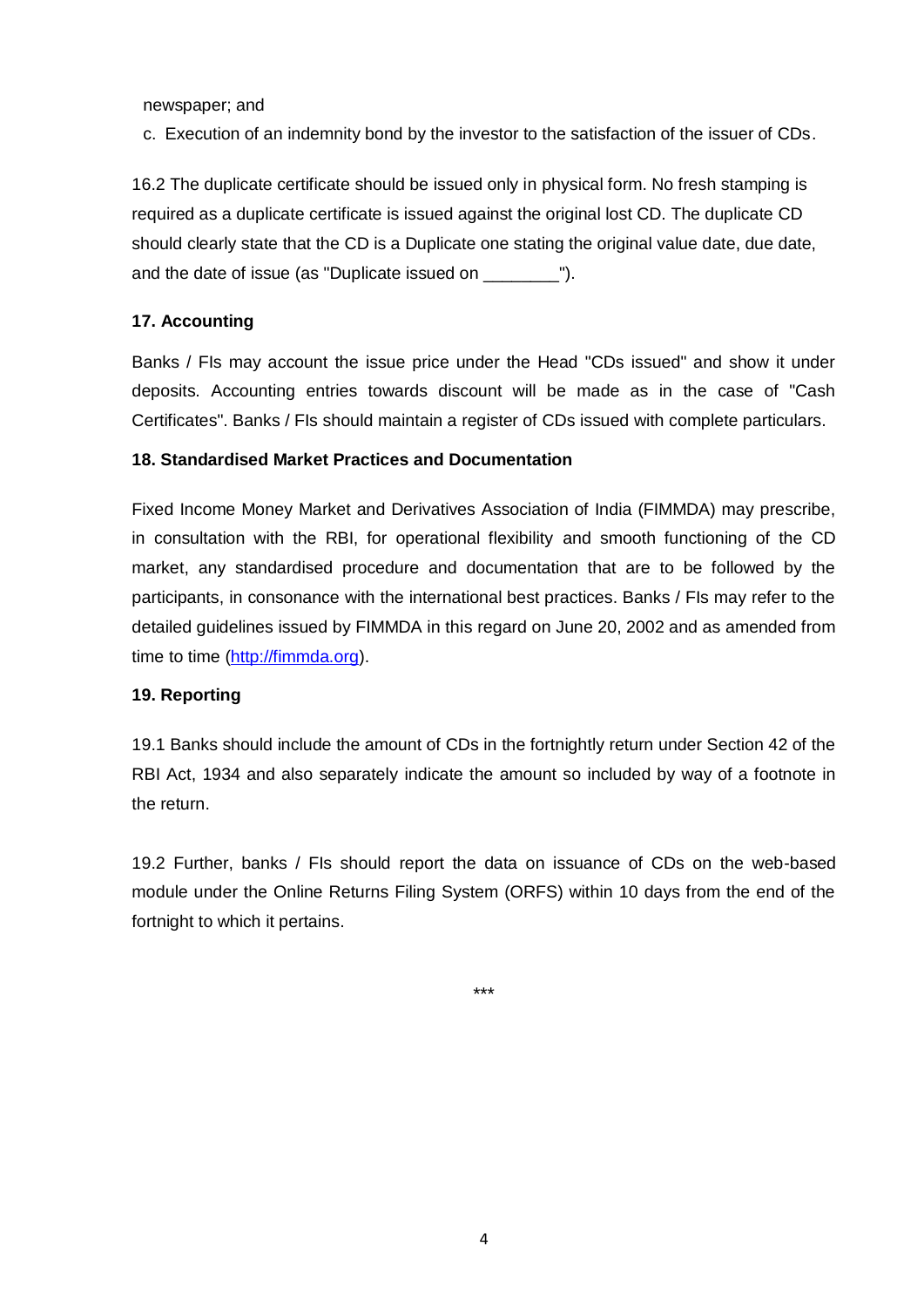## **Annex I** (See para 13)

## **Format of Negotiable Certificate of Deposit (CD)**

Name of the Bank / Institution

No.

Rs. \_\_\_\_\_\_\_\_\_\_\_

Dated **Dates** 

# **NEGOTIABLE CERTIFICATE OF DEPOSIT**

\_\_\_\_\_\_\_\_\_\_\_ months / days after the date hereof, \_\_\_\_\_\_\_\_\_\_\_ <Name of the Bank / Institution> \_\_\_\_\_\_\_\_\_\_\_, at \_\_\_\_\_\_\_\_\_\_\_ <name of the place> \_\_\_\_\_\_\_\_\_\_\_, hereby promise to pay to \_\_\_\_\_\_\_\_\_\_\_ <name of the depositor> \_\_\_\_\_\_\_\_\_\_\_ or order the sum of Rupees \_\_\_\_\_\_\_\_\_\_\_ <in words> \_\_\_\_\_\_\_\_\_\_\_ only, upon presentation and surrender of this instrument at the said place, for deposit received.

For \_\_\_\_\_\_\_\_\_\_\_\_ <Name of the institution> \_\_\_\_\_\_\_\_\_\_\_\_\_ Date of maturity \_\_\_\_\_\_\_\_\_\_\_\_

without days of grace.

| Instructions | Endorsement | Date |
|--------------|-------------|------|
|              |             |      |
|              |             |      |
|              | ┍           |      |
|              |             |      |
|              |             |      |
|              |             |      |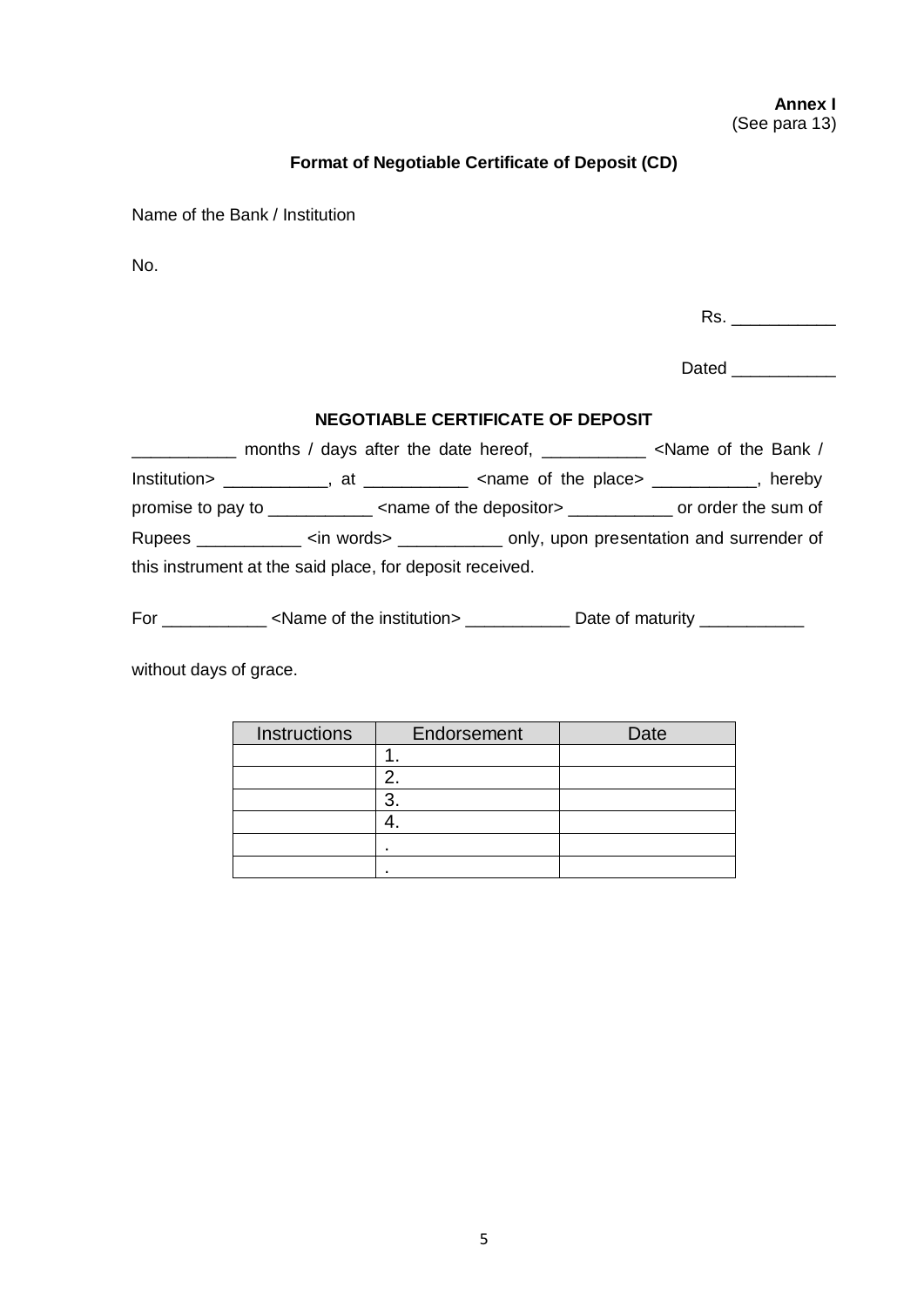# **Definitions**

In these guidelines, unless the context otherwise requires:

- a. "Bank" or "Banking company" means a banking company as defined in clause (c) of Section 5 of the Banking Regulation Act, 1949 (10 of 1949) or a "corresponding new bank", "State Bank of India" or "subsidiary bank" as defined in clause (da), clause (nc) and clause (nd) respectively thereof and includes a "co-operative bank" as defined in clause (cci) of Section 5 read with Section 56 of that Act.
- b. "Scheduled bank" means a bank included in the Second Schedule of the Reserve Bank of India Act, 1934.
- c. "All-India Financial Institutions (FIs)" mean those financial institutions which have been permitted specifically by the Reserve Bank of India to raise resources by way of Term Money, Term Deposits, Certificates of Deposit, Commercial Paper and Inter-Corporate Deposits, where applicable, within the umbrella limit fixed by RBI.
- d. "Corporate" or "Company" means a company as defined in Section 45 I (aa) of the Reserve Bank of India Act, 1934 but does not include a company which is being wound up under any law for the time being in force.
- e. "Non-banking company" means a company other than banking company.
- f. "Non-banking financial company" means a company as defined in Section 45 I (f) of the Reserve Bank of India Act, 1934.
- g. Words and expressions used but not defined herein and defined in the Reserve Bank of India Act, 1934 (2 of 1934) shall have the same meaning as assigned to them in the Act.